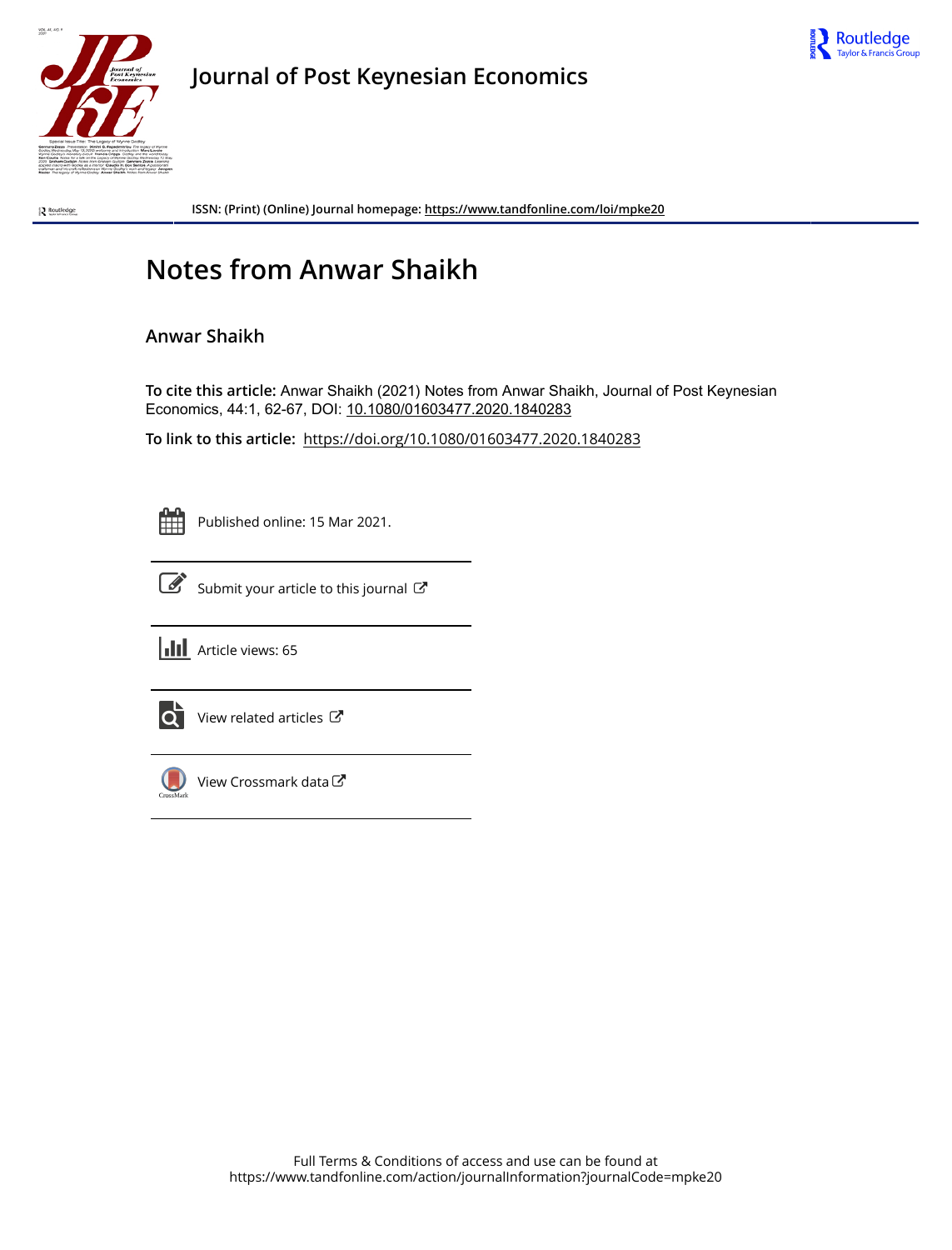Routledae Taylor & Francis Group

Check for updates

## Notes from Anwar Shaikh

Anwar Shaikh

I want to thank Gennaro Zezza and Dimitri Papadimitriou for organizing this conference, which I think is very important. It honors someone who is hugely influential, and hopefully will continue to be more and more so.

I was lucky to meet Wynne in 1994, when I was fortunate to spend a year at the Levy Economics Institute. Hyman Minsky was also there, so it was a very good environment to talk about macro and economics.

Wynne became a dear friend. Really a mentor in macroeconomics, which I had sort of known abstractly but not the way he knew it. He also became a coauthor on one paper about which I will speak a bit later. I became his apprentice.

He was an utterly fascinating colleague whose history was gradually revealed in dribs and drabs. I did not know for a long time that he used to be a professional musician, that he had stage fright, and that he had a history with the infamous psychotherapist Masood Khan. I learned about the latter episode many years later, when he handed me an article he had written about it.

We shared many interests over the years: macroeconomics of course, but a particularly important interest for me was the enthusiastic investigation of patterns and messages hidden in data. He was able to see patterns and I had similar interests and so we spent many hours looking at data and saying "Oh look at that! look at this" and one of us or the other, more often Wynne, would show a pattern that was not obvious at all.

I give thanks to the Levy Institute, and Dimitri Papadimitriou most of all, for providing a home for Wynne and an important platform for his analysis. This is a very important intellectual intervention, and it proved its worth many times over. I also want to thank Dimitri for providing me with a similar space during difficult times in my own working life. The Levy Institute and Dimitri provided a warm and intellectually fertile environment for so many of us outside the standard box of Economics. Many conferences where we all met and where so many of the people who are listening now could come and talk and feel that we were in a place where we didn't have to fight for breath, so to speak.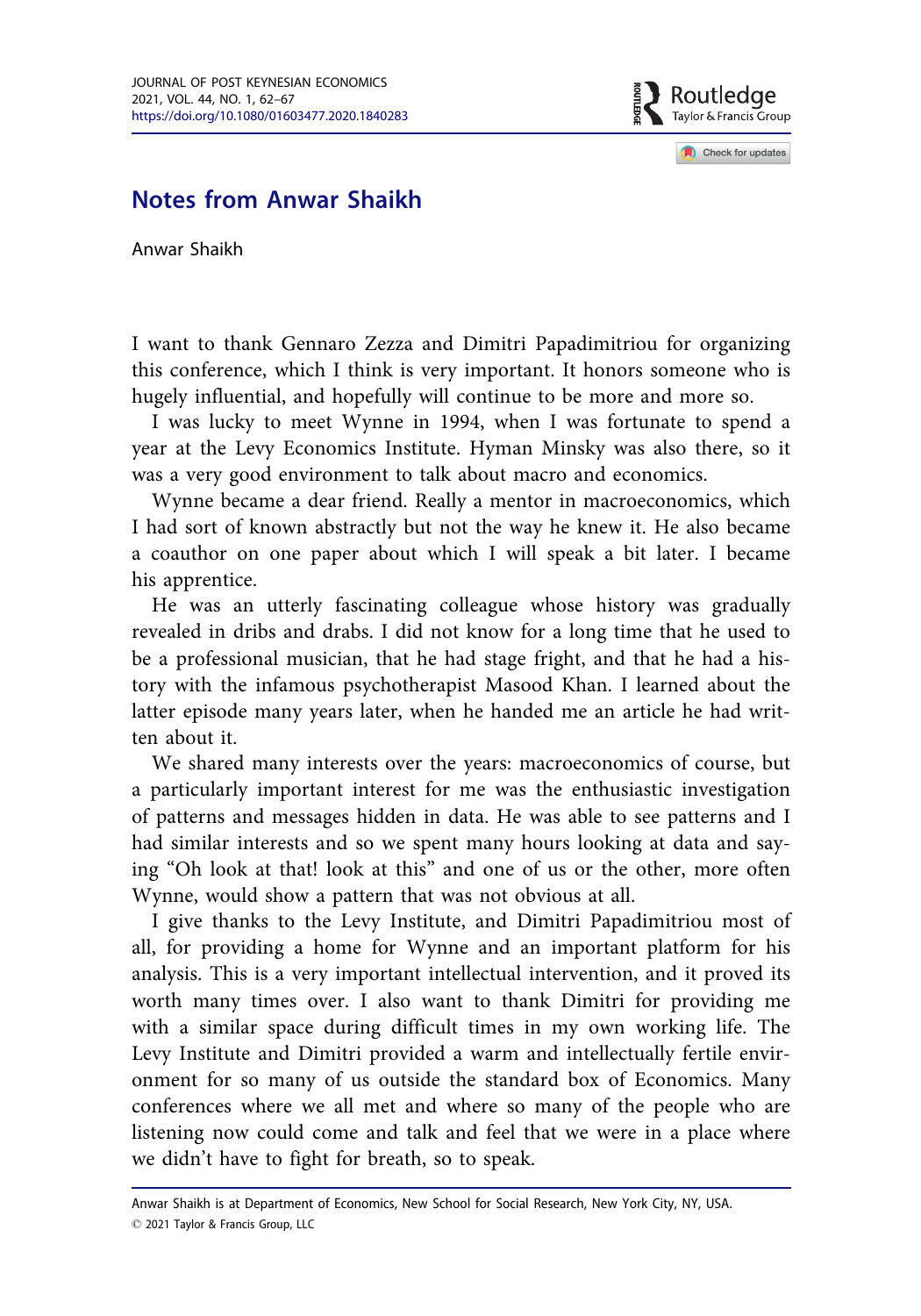Working with Wynne was illuminating. As I said, he had a wonderful, intuitive, feel for empirical patterns. He could see macroeconomics in the manner that Ramanujan could see mathematics. It was something built-in. Like Joan Robinson he had a limited background in math, and he was therefore obliged to learn how to think—as she once said—which he did very well indeed.

Wynne was also not afraid to conclude that he had been wrong. I can remember conversations in person or on phone which begin with the phrase "Look here! I've been talking absolute nonsense!" and then the conversation would stop, there would be long silences, which I learned to simply wait out until he began to speak. And then he always had something very interesting to say.

Wynne and I did not always agree, particularly on issues like monopoly power, markups and growth dynamics. My own views were shaped by the classical tradition, by Joan Robinson, Piero Sraffa, Luigi Pasinetti, and I do not share the notion of monopoly power as a major factor in modern capitalism and have always argued against that. I do share the notion of full cost pricing, in which prices were cost determined in the tradition of Andrews, but I held, and I still hold to Sraffa and Pasinetti's views, drawn from Ricardo and Marx, that long run prices were determined by cost plus a unit profit that reflects a normal rate of profit—a competitive markup, so to speak. This, I would argue, is also what Andrews eventually arrived at, as I show in my book. Then the markup is endogenous in the long run, though in the short run prices do of course respond to demand and supply, as can be very easily shown empirically, and as Ricardo and Marx themselves argued.

My own 2016 book called Capitalism: Competition, Conflict, Crises lays out the implication of such an approach for economic theory and for the empirical patterns of developed countries, particularly the U.S. Lately I have extended the argument to historical issues of macroeconomics and stimulus policies (and failures) in developed countries but also in developing countries such as Brazil.

Almost half of my book is devoted to the data, which is a deep interest that I shared with Wynne. Now, Wynne and I could talk about somethings, but not about our theoretical differences. He could be surprisingly peremptory in his refusal to discuss the latter. I can still remember if I would raise an issue that he did not want to talk about, he would shake his head and turn away: the discussion was over.

I learned many important things from Wynne. Many of the people speaking have mentioned those things, and I want to do the same.

I learned about the importance of inventory stocks and their relation to demand and supply. I learned about the importance of financial and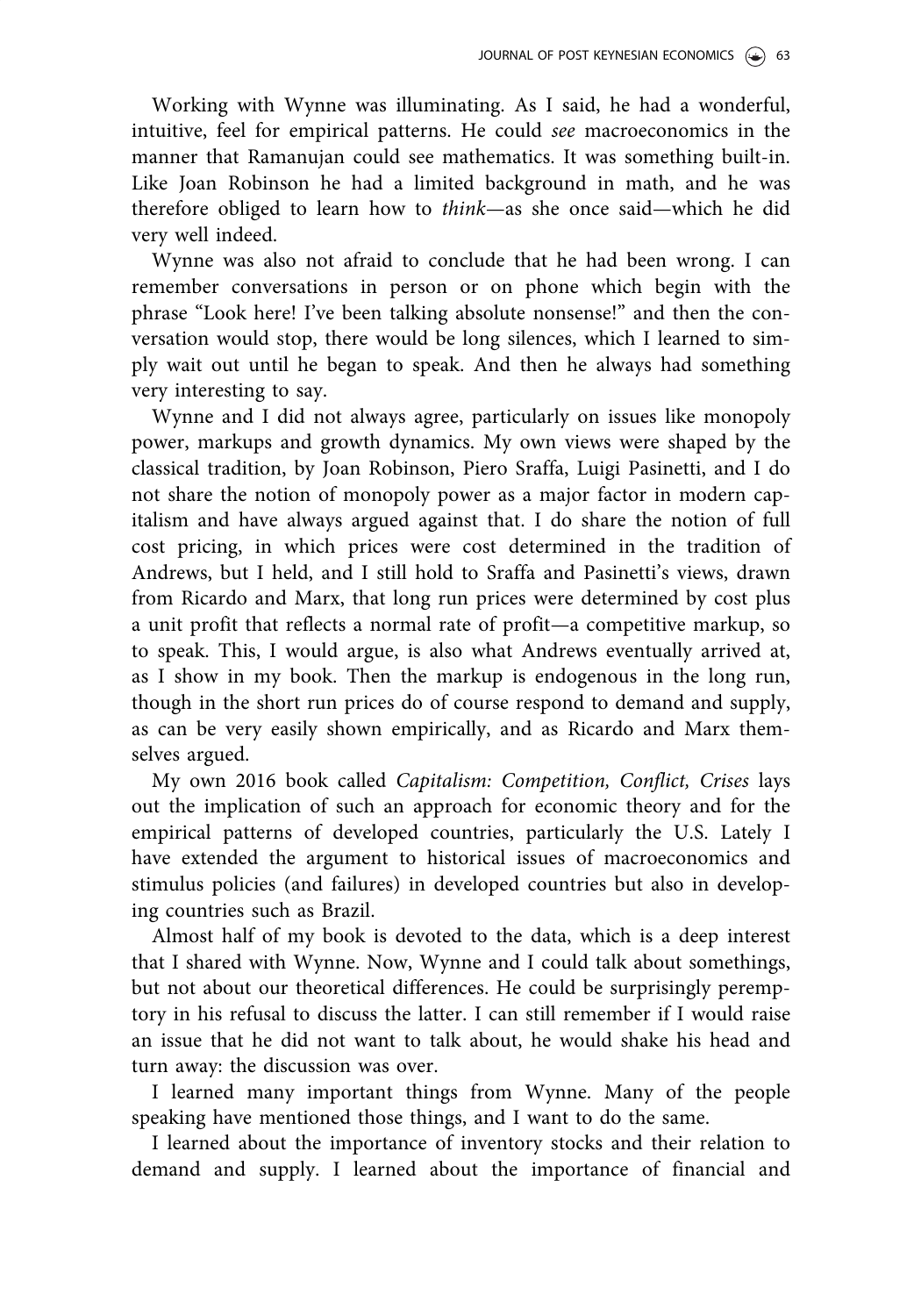commodity relations to flows of money and counter flows of commodities that take place in any economy. I learned about the importance of stockflow consistency as a theoretical and empirical tool. But here, as Claudio dos Santos has emphasized, stock-flow consistency is something that can be applied to every model, not just to Post Keynesian ones. There seems to be a distressing trend implying that Post Keynesian economics and stock-flow consistency are one and the same. That is understandable, since it comes from Wynne. But it is clearly wrong. Many of us have been doing this for a long time and it is not hard to show that this is actually part of economic tradition going very far back. Marx, for instance, was very impressed by Quesnay's treatment of the joint flows of commodities and money, of finance and money, in his wonderful diagrammatic representation of stockflow relations. Marx himself, in Volume II, lays out in his scheme of reproduction a very important illustration of the relations between commodity flows and money counterflows, both stocks and flows. This is not a wellknown part of the treatment in Marx because Engels separates the two parts: one that Marx wrote much earlier on the balance conditions, basically conditions for macroeconomic sectoral balances; and then the second one about money and commodity flows that he wrote many years later. When I was teaching these issues over the many years in which I taught a course called "Advanced Political Economy"—which Claudio remembers well, I'm sure—I used to act out the money and commodity flows. I made little shapes out of paper to represent money and commodities and economic departments I (capital goods) and II (consumer goods), And then I would literally act out Marx's illustrations of commodity flows and money counter flows, by moving these shapes around. In those days, perhaps even nowadays, blackboards were made of metal, so you could glue a magnet on the back of each shape, stick it to the blackboard and move it to visualize the flows that Marx describes. I hope students found this as illuminating as I did. I have never been able to formalize this in some way, even though I think it is very important to do so. It has many overlaps with Godley's own approach.

I was greatly influenced by the wonderful Godley-Cripps book. I returned to this issue in a subsequent paper, in a book dedicated to Godley's work, in which I connected their work with the empirical work by Ruggles and Ruggles in the U.S. As I noted, both sets of authors were concerned with the relation between sectors and expenditures. In the Godley-Cripps book there were two important points that were hugely influential for me: inventory changes as reflections of imbalances in aggregate demand and supply; and link between desired stock-flow ratios and the corresponding endogeneity of the savings rate. In the Godley-Cripps book, the savings rate adjusts to make the stock-flow ratio equal to the desired one, and I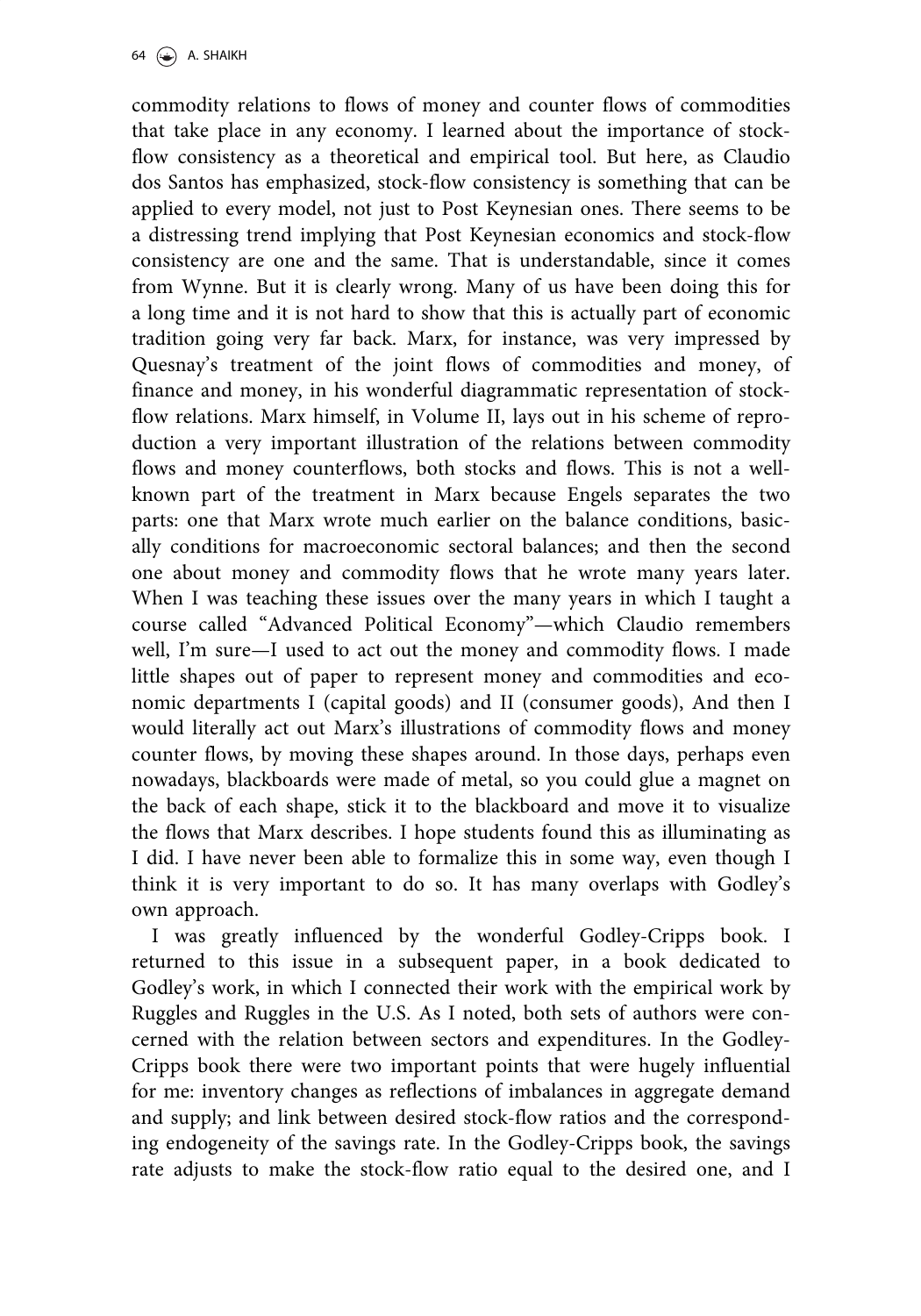think this is a fundamental notion. I think it has not been sufficiently appreciated in Wynne's own tradition, where is it is common to assume a fixed savings rate out of net income, or out of labor and capital incomes separately.

In my work the endogeneity of the savings rate plays a big role, because it permits a fusion of the Classical and Harrodian emphasis on normal capacity utilization with Joan Robinson's emphasis on the role of profitability in Keynes' own theory of investment. This provides a basis for a consistent extension of the classical approach to the theory of effective demand. In my own analysis, the role of net profitability in investment place a large role in explaining why macroeconomic stimulus was so successful in expanding the Nazi economy in the 1930s (a policy that Kalecki calls the first practical application of Keynesian economics), and subsequently in other countries during World War II. Yet the latter effort at stimulus in the postwar period gave way to stagnation coupled with inflation—the Great Stagflation. As we know, this failure played an important role in the subsequent return of the neoclassical economics of Friedman and Phelps. I will not go into that argument here, only to say that it is in my book and in papers available on my homepage anwarshaikhecon.org.

I learned with Wynne, through him, about the importance of finance in macroeconomic relations. This led to our joint paper, which was on the important implications of the inadequate treatment of financial flows in the neoclassical models. As I think Ken mentioned, Wynne could be extremely persuasive, bribing and threatening at the same time, in order to formalize an idea that he had. His constant pushing and occasional threats evidently worked because I did finally finish the paper. In the process, I learned a tremendous amount about how macroeconomics was conceived by neoclassical economics, how it was conceived by Wynne, and how it should be conceived following Wynne's lead.

In our paper we ended with the following hope: "it should be noted that our main concern here has been to examine internal consistency of the standard neoclassical macro model. Although we do not advocate this model, it is our hope that our colleagues in the neoclassical tradition will recognize it as a consistent exposition of their own framework and modify their own claims accordingly." Let us say that this hope was not entirely fulfilled. The present economic orthodoxy is a branch of the profession that has not been even altered by the Great Depression of 2008, so it is not surprising that our small paper did not even cause a ripple.

Another important thing I came to realize from my conversations with Wynne was that the three balances approach should be understood as an ex-ante relation, which only becomes ex-post through the mutual adjustment of the underlying variables. Then the three balances imply a dynamic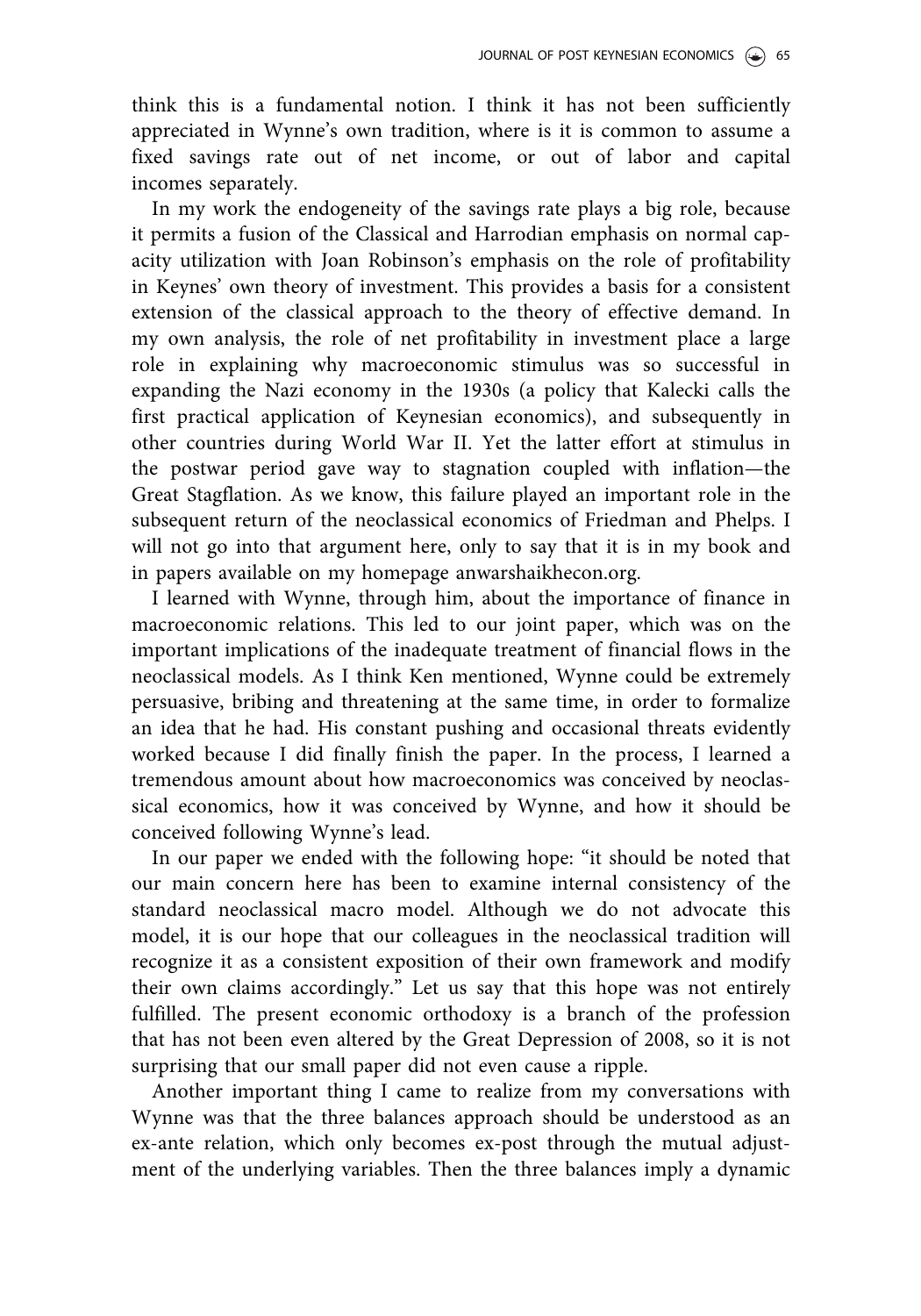of ex-ante process, which is how I understood Keynes on ex-ante savings, ex-ante investment and the processes that makes them equal ex-post. From this point of view, the ex-ante three balances approach highlighted the difference between Walras' Law and what I call Keynes' Law. Clower's important contribution falls in this domain.

Through Wynne, and subsequently through Gennaro Zezza during my time as part of the Levy Institute macro-modelling team, I learned from very best. As someone trained as an engineer, the connection between theory and practice is extremely important to me, has always been very important, and being able to work on an important and complicated model was a wonderful learning experience. Gennaro was specially influential on my thinking, and we have been good friends ever since.

Claudio dos Santos' emphasis on stock-flow consistency in macro models, particularly small illustrative models, has become deservedly influential. The starting point of small models should be the three balances viewed as ex-ante, and their related financial accounts, because then we can compare how different schools of thought fill out this basic framework. I learned this idea from Wynne when we worked on our joint paper, which was a critique of the basic structure of the standard neoclassical macro model. It was by looking at a small model that we were able to identify a significant gap in the argument and show that the putative separation between the real sector and the financial sector was not valid.

Juan Jacobo, also a New School Ph.D like Claudio, has recently produced a powerful application of a small basic model to U.S. data, a model based on the classical principles using tools that incorporate fast and slow time scales, both operating simultaneously. This replaces the traditional separation between short-run and long-run equilibria and does away with steady-states. I have always believed that, as with ocean and air currents, everything is moving at the same time and we need to be able to distinguish their distinctive flow speeds rather than confining into steady-state equilibria boxes

I remember very fondly the long walks that Wynne and I would take around the beautiful grounds of the Levy Institute. With Wynne always leading the way since I have zero sense of direction and can get lost even walking around a building. And as we walked, we admired the beauty of the place, the beautiful view of the Hudson River. And we talked, about this and that, I don't recall what specifically. It was such a wonderful experience to be in the company of comrade with whom I had a deep personal and intellectual connection, one that was so easy and so rewarding. I had never experienced anything like that before, and I miss it still.

So, in the end I want to say that Wynne was, as everybody acknowledged here, a remarkable thinker, an eccentric person with great talents that were